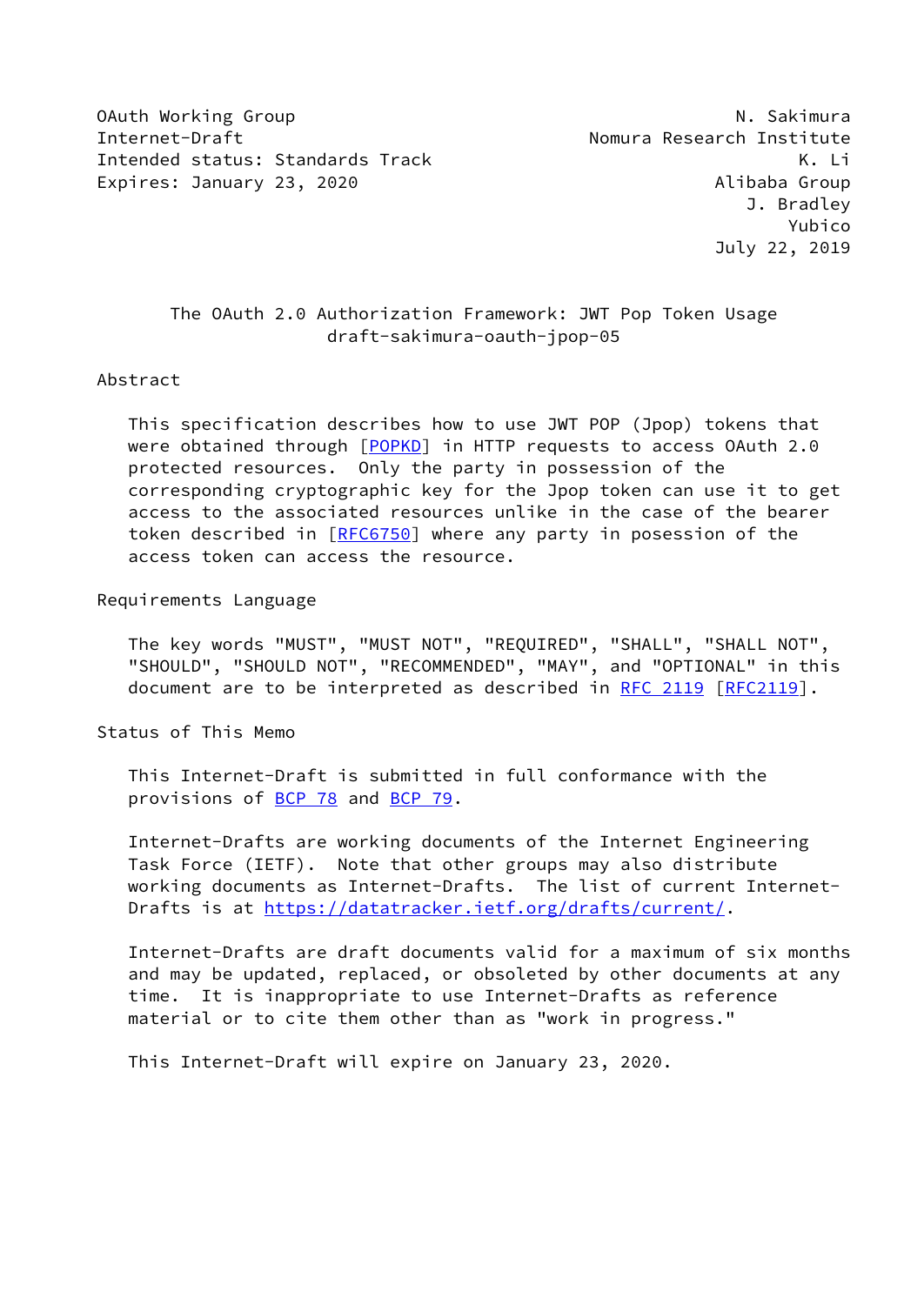<span id="page-1-1"></span>Internet-Draft JPOP July 2019

Copyright Notice

 Copyright (c) 2019 IETF Trust and the persons identified as the document authors. All rights reserved.

This document is subject to **[BCP 78](https://datatracker.ietf.org/doc/pdf/bcp78)** and the IETF Trust's Legal Provisions Relating to IETF Documents [\(https://trustee.ietf.org/license-info](https://trustee.ietf.org/license-info)) in effect on the date of publication of this document. Please review these documents carefully, as they describe your rights and restrictions with respect to this document. Code Components extracted from this document must include Simplified BSD License text as described in Section 4.e of the Trust Legal Provisions and are provided without warranty as described in the Simplified BSD License.

# Table of Contents

|       |                                      |  | $\overline{2}$  |
|-------|--------------------------------------|--|-----------------|
| 1.1.  | Notational Conventions               |  | $\overline{3}$  |
| 2.    |                                      |  | $\overline{3}$  |
| 3.    |                                      |  | $\overline{3}$  |
| 4.    | Sender Constrained Token             |  | $\overline{4}$  |
| 4.1.  | Client ID Constrained Token          |  | $\overline{4}$  |
| 4.2.  | Key Constrained Token                |  | $\overline{4}$  |
|       |                                      |  | $\underline{6}$ |
|       |                                      |  | 6               |
| 6.    |                                      |  | $\mathbf{I}$    |
| 7.    |                                      |  | $\underline{8}$ |
| 7.1.  | Jpop Authentication Scheme           |  | 8               |
| 7.2.  | JWT Confirmation Methods             |  | $\underline{8}$ |
| 8.    |                                      |  | $\underline{8}$ |
| 8.1.  | Certificate validation               |  | $\underline{8}$ |
|       |                                      |  | 9               |
|       | 8.3. Audiance Restriction            |  | $\overline{9}$  |
| 8.4.  | Dynamic client registration elements |  | $\overline{9}$  |
|       |                                      |  | $\overline{9}$  |
|       |                                      |  | 9               |
| 10.1. | Normative References                 |  | 9               |
| 10.2. | Informative References               |  | 11              |
|       | Appendix A. Document History         |  | 11              |
|       |                                      |  | 11              |

<span id="page-1-0"></span>[1](#page-1-0). Introduction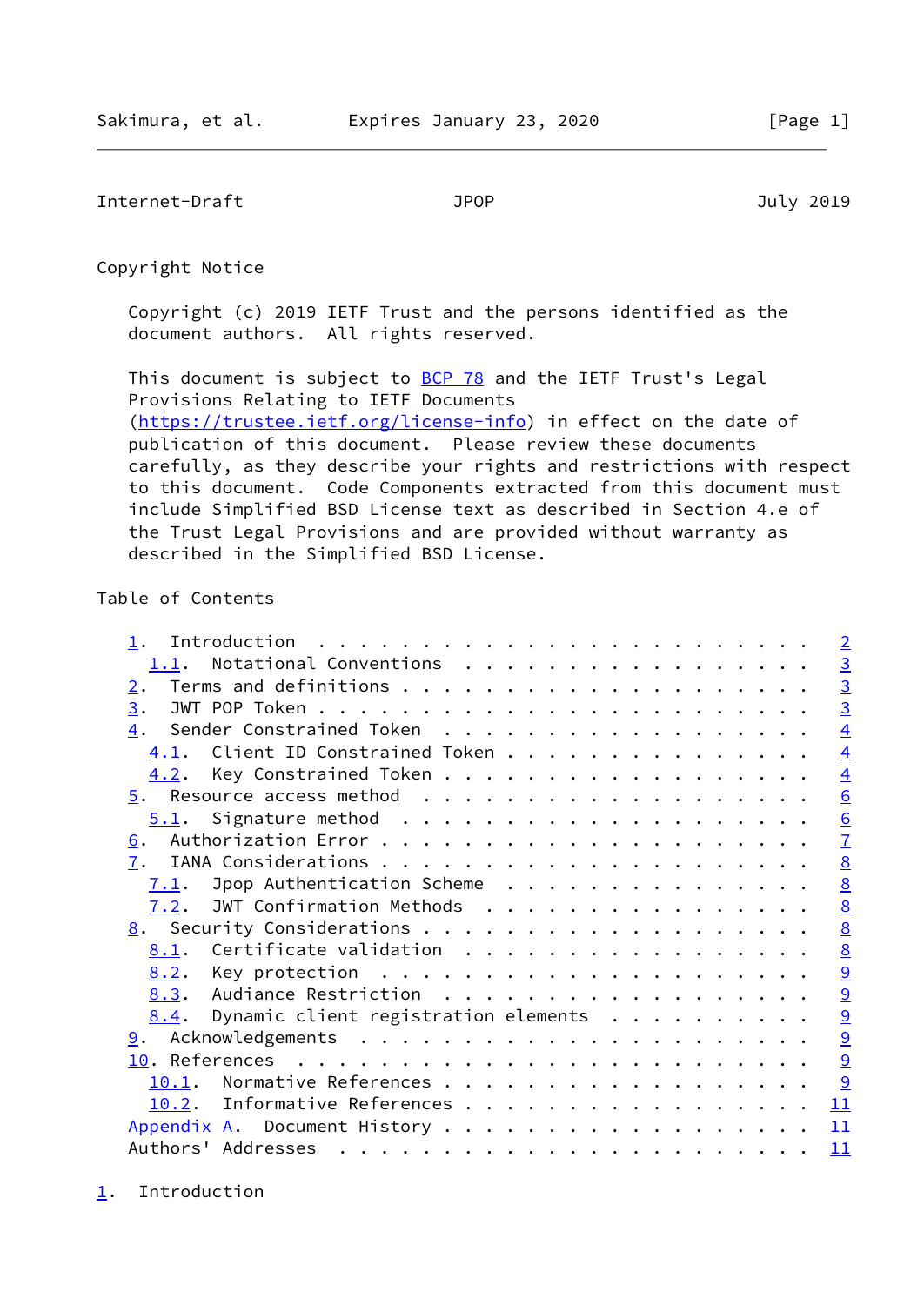This document specifies the method for the client to use a proof-of possestion token against a protected resource. The format of such token is defined in section [3 of \[RFC7800\]](https://datatracker.ietf.org/doc/pdf/rfc7800#section-3).

| Sakimura, et al. | Expires January 23, 2020 | [Page 2] |
|------------------|--------------------------|----------|
|                  |                          |          |

<span id="page-2-2"></span>Internet-Draft JPOP July 2019

 The same methods and JWT schema elements can be used with opaque tokens and OAuth 2.0 Token Introspection. [[RFC7662\]](https://datatracker.ietf.org/doc/pdf/rfc7662)

<span id="page-2-0"></span> [POPKD] can be used for a client to dynamically specify a key, or the Authorization Server can use information provided by the client at registration either through the dynamic registration or developer portal to provide the confirmation element.

<span id="page-2-1"></span>[1.1](#page-2-1). Notational Conventions

 The key words "MUST", "MUST NOT", "REQUIRED", "SHALL", "SHALL NOT", "SHOULD", "SHOULD NOT", "RECOMMENDED", "NOT RECOMMENDED", "MAY", and "OPTIONAL" in this document are to be interpreted as described in [RFC](https://datatracker.ietf.org/doc/pdf/rfc2119) [2119](https://datatracker.ietf.org/doc/pdf/rfc2119) [\[RFC2119](https://datatracker.ietf.org/doc/pdf/rfc2119)].

 Unless otherwise noted, all the protocol parameter names and values are case sensitive.

<span id="page-2-3"></span>[2](#page-2-3). Terms and definitions

For the purpose of this document, the terms defined in [\[RFC6749](https://datatracker.ietf.org/doc/pdf/rfc6749)] and [\[RFC7800](https://datatracker.ietf.org/doc/pdf/rfc7800)] are used.

<span id="page-2-4"></span>[3](#page-2-4). JWT POP Token

 JWT PoP token is a JWS signed JWT whose payload is a JWT Claims Set. The JWT claims set MUST include the following:

iss The issuer identifier of the auhtorization server.

aud The identifier of the resource server.

iat The issuance time of this token.

exp The expiry time of this token.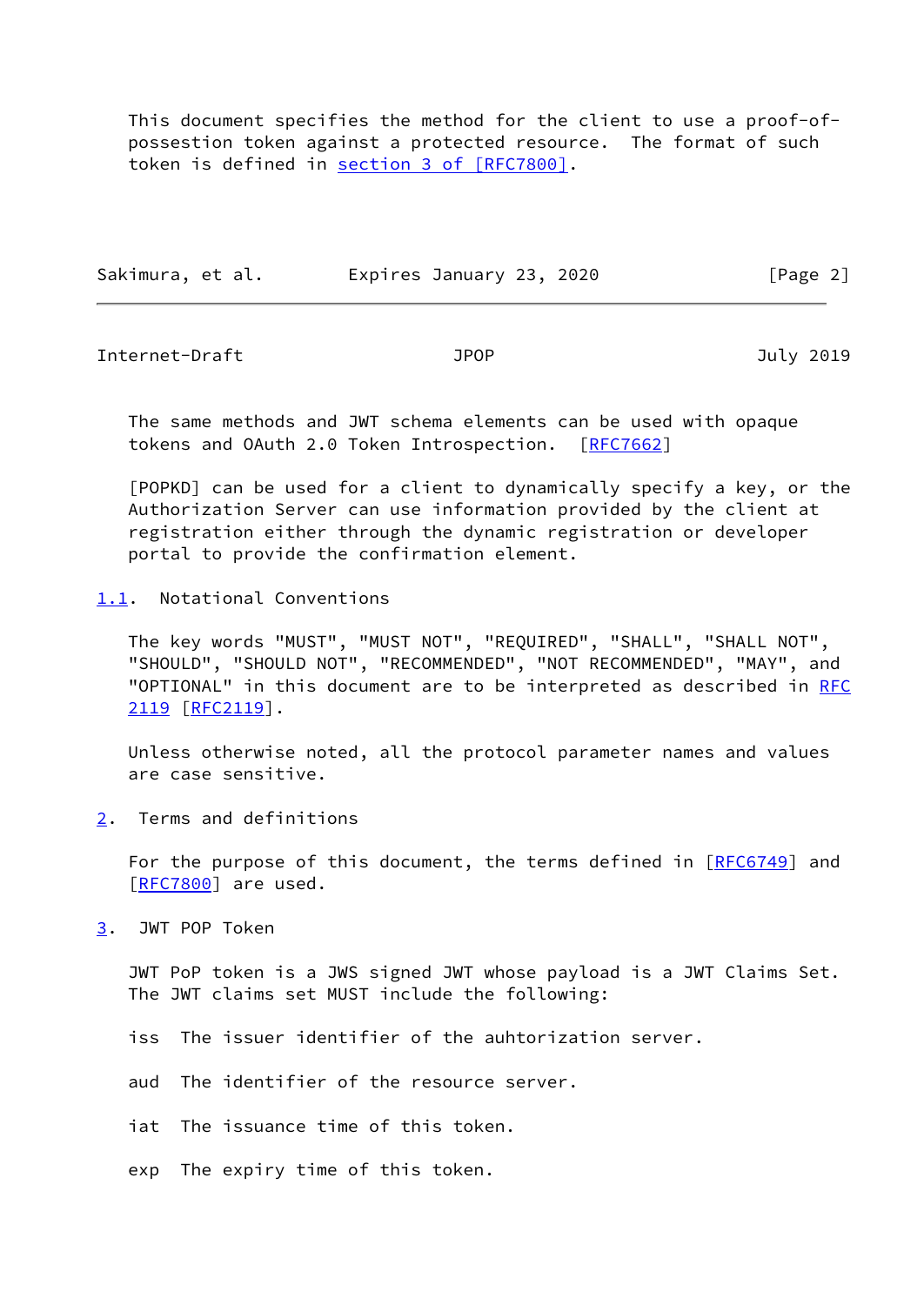cnf The confirmation method.

Their semantics are defined in [\[RFC7519](https://datatracker.ietf.org/doc/pdf/rfc7519)] and [\[RFC7800](https://datatracker.ietf.org/doc/pdf/rfc7800)].

Sakimura, et al. Expires January 23, 2020 [Page 3]

<span id="page-3-1"></span>Internet-Draft JPOP July 2019

Following is an example of such.

```
\overline{\mathcal{L}} "iss": "https://server.example.com",
          "aud": "https://resource.example.org",
          "iat": "1360189224",
          "exp": "1361398868",
          "cnf":{...}
 }
```
Figure 1: Example of JWT PoP Token.

<span id="page-3-0"></span>[4](#page-3-0). Sender Constrained Token

There are several varieties of sender constrained token. Namely:

- 1. Client ID Constrained Token
- 2. Key Constrained Token

<span id="page-3-2"></span>[4.1](#page-3-2). Client ID Constrained Token

 The constraint in the Client ID constrained token is expressed by including the following member at the top level of cnf claim.

 cid The client\_id of the client that the client used in the authorization request. The combination of the "iss" of the access token and this value forms a globally unique identifier for the client.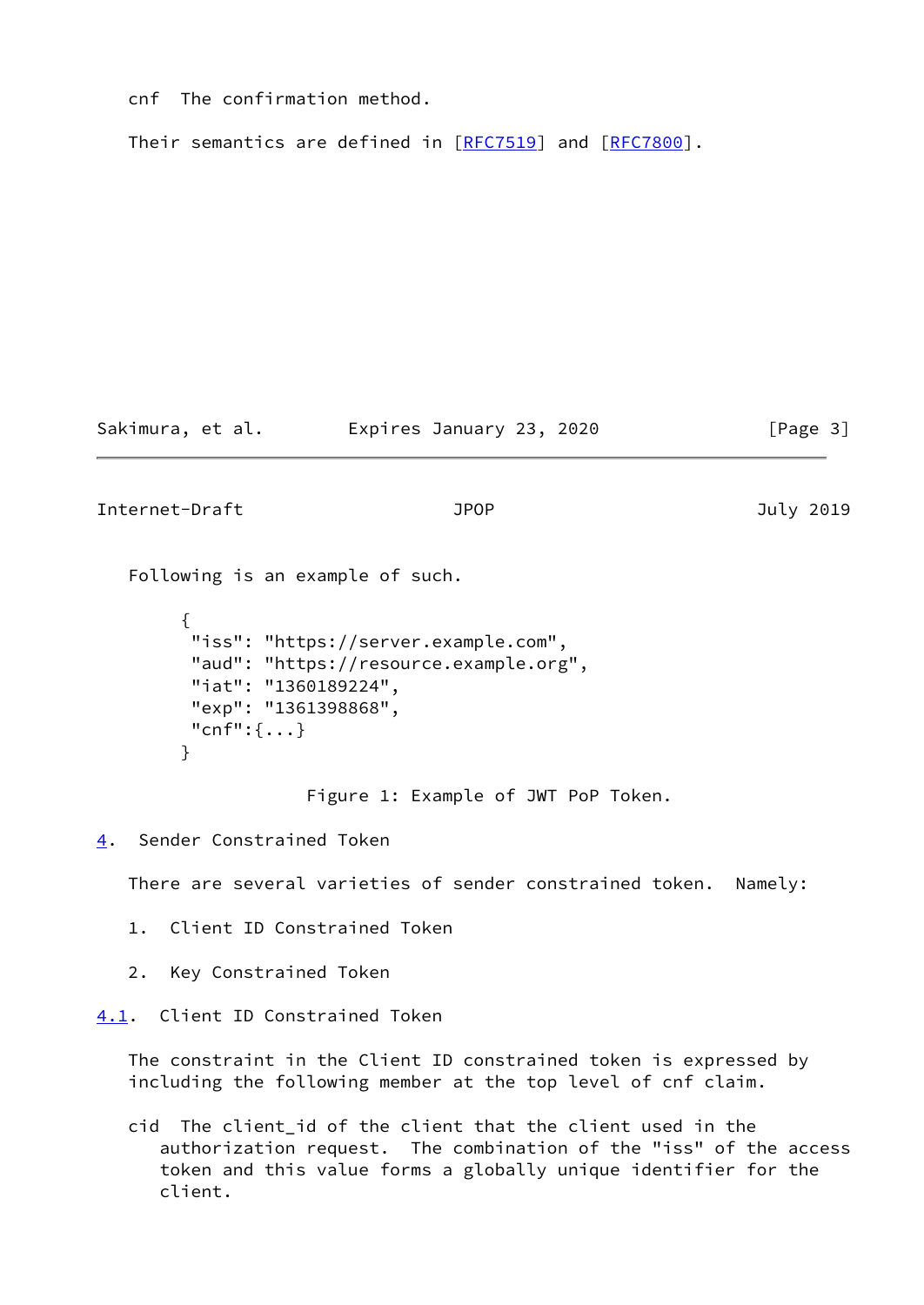The authorization server finds the client ID from the client ID used in the client authentication at the token endpoint.

<span id="page-4-0"></span>[4.2](#page-4-0). Key Constrained Token

 Methods to express key constraints are extensively described in the section [3 of \[RFC7800\]](https://datatracker.ietf.org/doc/pdf/rfc7800#section-3). Such cnf claim is used in the access token described in [section 3](#page-2-4) to form a key constrained token. [\[RFC7800](https://datatracker.ietf.org/doc/pdf/rfc7800)] defines 4 confirmation methods.

jwk JSON Web Key Representing a Public Key

jwe Encrypted JSON Web Key

 jwkt#s256 [[RFC7638\]](https://datatracker.ietf.org/doc/pdf/rfc7638) Thumbprint of a JWK using the SHA-256 hash function.

x5t#s256 [[RFC7515](https://datatracker.ietf.org/doc/pdf/rfc7515)] X.509 Certificate SHA-256 Thumbprint

| Sakimura, et al. |  | Expires January 23, 2020 |  | [Page 4] |  |
|------------------|--|--------------------------|--|----------|--|
|                  |  |                          |  |          |  |

Internet-Draft JPOP July 2019

jku JWK Set URL

 The client provides the corresponding keys or the pointers to the authorization server as a part of the client configuration. It can be done through out-of-band methods (e.g., developper portal) or through some form of dynamic registration, etc.

 Following is an example of a JWT payload containing a JWK with a raw key.

```
 {
 "iss": "https://server.example.com",
 "sub": "joe@example.com",
  "aud": "https://resource.example.org",
 "exp": "1361398824",
 "nbf": "1360189224",
 "cnf":{
    "jwk":{
      "kty": "EC",
      "use": "sig",
      "crv": "P-256",
      "x": "18wHLeIgW9wVN6VD1Txgpqy2LszYkMf6J8njVAibvhM",
```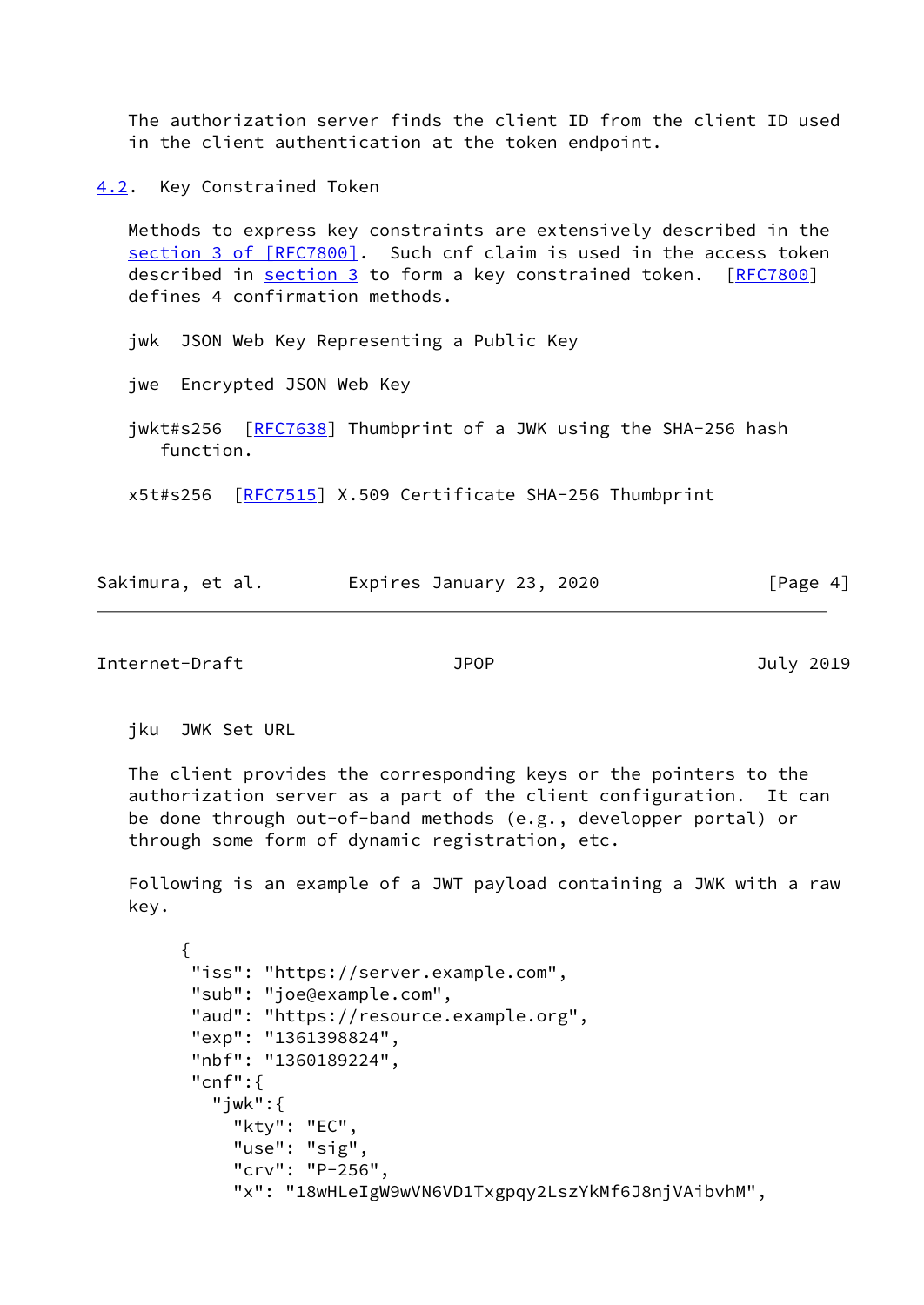```
 "y": "-V4dS4UaLMgP_4fY4j8ir7cl1TXlFdAgcx55o7TkcSA"
 }
          }
        }
              Figure 2: Example of a JWK Key Constrained JWT.
   Following is an example of a JWT payload containing a jku URI.
        {
         "iss": "https://server.example.com",
         "sub": "joe@example.com",
         "aud": "https://resource.example.org",
         "exp": "1361398824",
         "nbf": "1360189224",
         "cnf":{
           "jku": "https://client.example.com/keys/client123-jwks"
 }
 }
               Figure 3: Example of a jku Constrained JWT.
   Following is an example of a JWT payload containing a x5t#s256
   Certificate Thumbprint of a x509 certificate. .
Sakimura, et al. Expires January 23, 2020 [Page 5]
Internet-Draft JPOP July 2019
        {
         "iss": "https://server.example.com",
         "sub": "joe@example.com",
         "aud": "https://resource.example.org",
         "exp": "1361398824",
         "nbf": "1360189224",
         "cnf":{
           "x5t#s256": "w5cK0ebwmCZUYDB2Y5SlESsXE8o9yZg05O89jdNidgI"
 }
 }
    Figure 4: Example of a x5t#s256 Certificate Thumbprint Constrained
```

```
 JWT.
```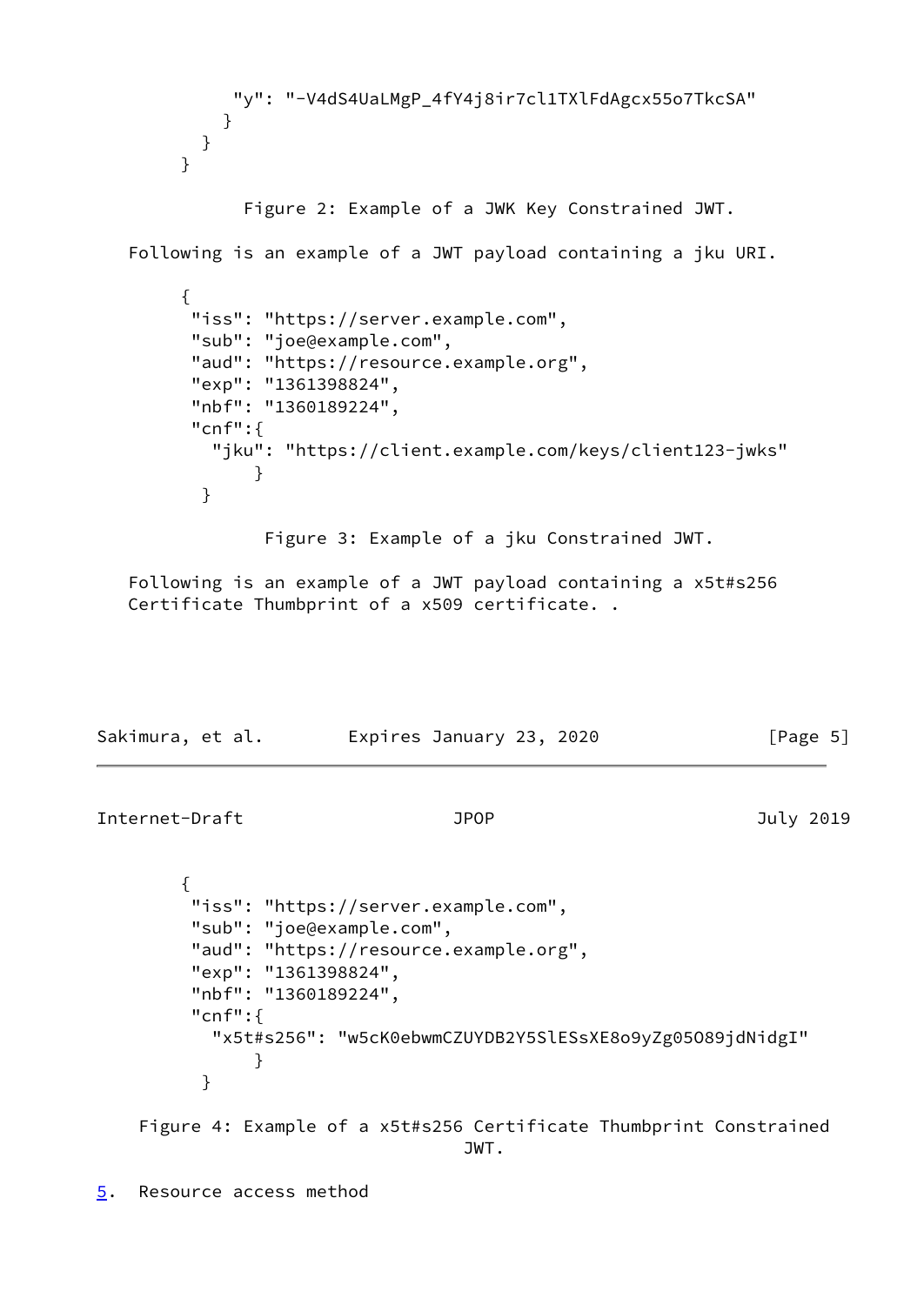The resource server that supports this specification MUST authenticate the Client by having it demonstrate that it is the holder of the key associated with the access token being used. The confirmation method can be broadly categorized in the method that leverages mutual TLS client authentication and the method that leverages client generated signature. Since the former is now dealt with MTLS document, this document will only discuss the signature method.

<span id="page-6-0"></span>[5.1](#page-6-0). Signature method

For this, the following steps are taken:

- STEP1: The client accesses the protected resource and gets an authorization error as in [Section 6.](#page-7-0) With it, the client obtains a nonce.
- STEP2: The client prepares a client nonce, "cnonce", and nounce count, "nc" as defined in section [3.2.2 of \[RFC2617\].](https://datatracker.ietf.org/doc/pdf/rfc2617#section-3.2.2)
- STEP3: The client creates JWS compact serialization over the nonce.

 To obtain it, first create a JSON with a name "nonce" and the value being what was received in the previous step. The JWS MUST contain a kid header element if the client has more than one signing key published via JWKS URI e.g.,

 { "nonce":"dcd98b7102dd2f0e8b11d0f600bfb0c093", "nc":"00000001", "cnonce":"0a4f113b"

}

Sakimura, et al. Expires January 23, 2020 [Page 6]

<span id="page-6-1"></span>Internet-Draft JPOP July 2019

 Then, "jws-on-nonce" is obtained by creating a compact serialization of JWS on this JSON.

 STEP4: The client sends the request to the resource server, this time with Authorization Request Header as defined in [section](https://datatracker.ietf.org/doc/pdf/rfc7235#section-4.2) [4.2 of \[RFC7235\]](https://datatracker.ietf.org/doc/pdf/rfc7235#section-4.2) with the credential as follows:

credentials = "Jpop" jpop-response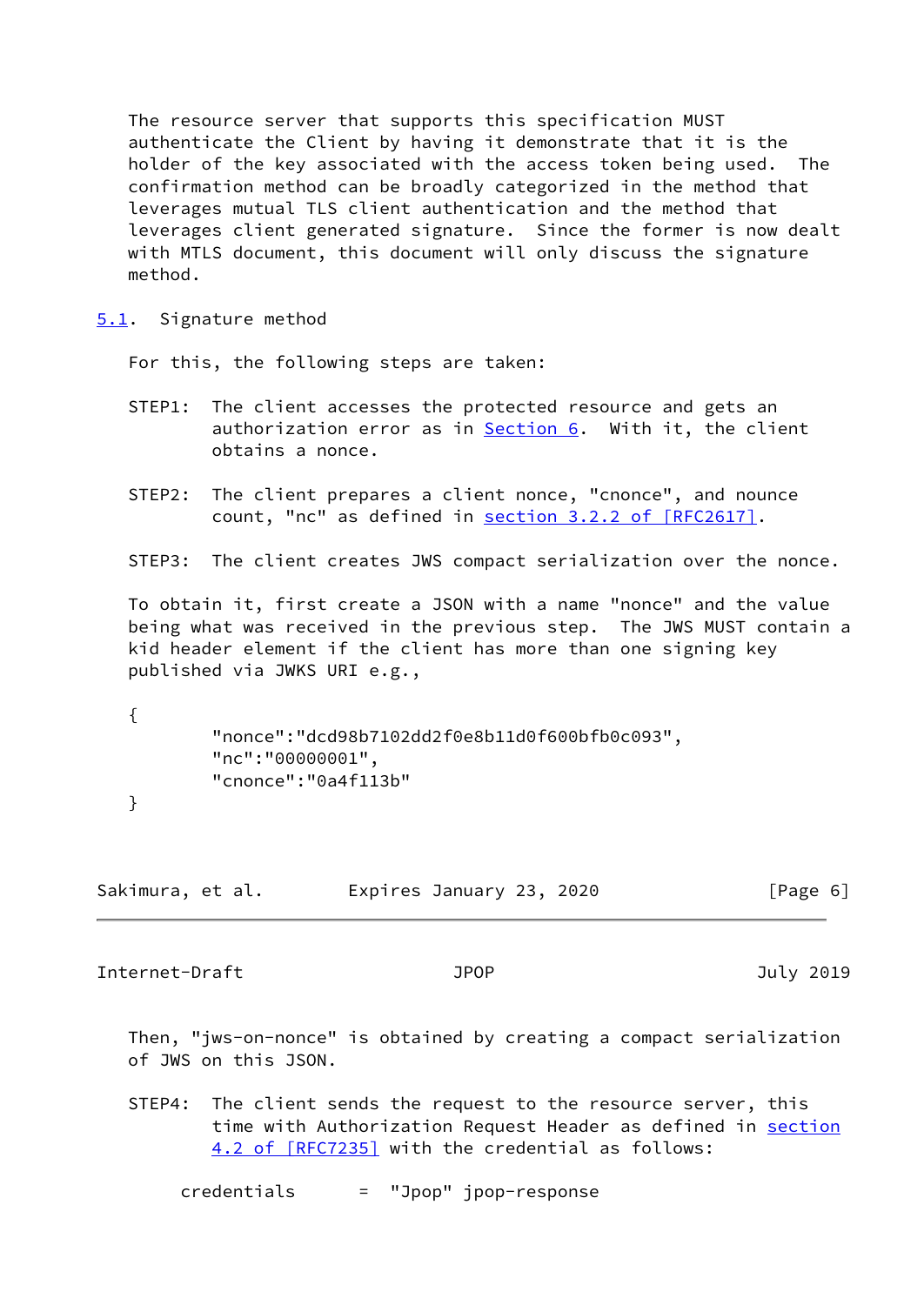| jpop-response | = at-response "," s-response                              |
|---------------|-----------------------------------------------------------|
| at-response   | $=$ "at" "=" access-token (* As specified by $[POPKD]$ *) |
| s-response    | $=$ "s" "=" jws-on-nonce (* Created in the STEP3. *)      |
| access-token  | $=$ quoted-string                                         |
| jws-on-nonce  | $=$ quoted-string                                         |

 In the following example, the access token and the jws-on-nonce are represented as access.token.jwt and jws.of.nonce for the sake of brevity.

> GET /resource/1234 HTTP/1.0 Host: server.example.com Authorization: Jpop at="access.token.jwt", s="jws.of.nonce"

> > Figure 5: Example resouce request

- STEP5: The resource server finds the client's public key form the access token through the methods described in [[RFC7800](https://datatracker.ietf.org/doc/pdf/rfc7800)].
- STEP6: The resource server MUST verify the value of "s" of the Authorization header. If it fails, the process stops here and the resource access MUST be denied.
- STEP7: The resource server MUST verify the access token. If it is valid, the resource SHOULD be returned as HTTP response.
- <span id="page-7-0"></span>[6](#page-7-0). Authorization Error

 If the client requests the resource without the proper authoization header, the resource server returns a HTTP 401 response with "WWW- Authenticate" header as defined in section [4.1 of \[RFC7235\]](https://datatracker.ietf.org/doc/pdf/rfc7235#section-4.1) with the challenge as follows:

| challenge      | = "Jpop" jpop-challenge   |
|----------------|---------------------------|
| jpop-challenge | = "nonce" "=" nonce-value |
| nonce-value    | $=$ quoted-string         |

Following example depicts what the response would look like.

| Sakimura, et al. | Expires January 23, 2020 | [Page 7] |
|------------------|--------------------------|----------|
|------------------|--------------------------|----------|

<span id="page-7-1"></span>Internet-Draft JPOP July 2019

HTTP/1.0 401 Unauthorized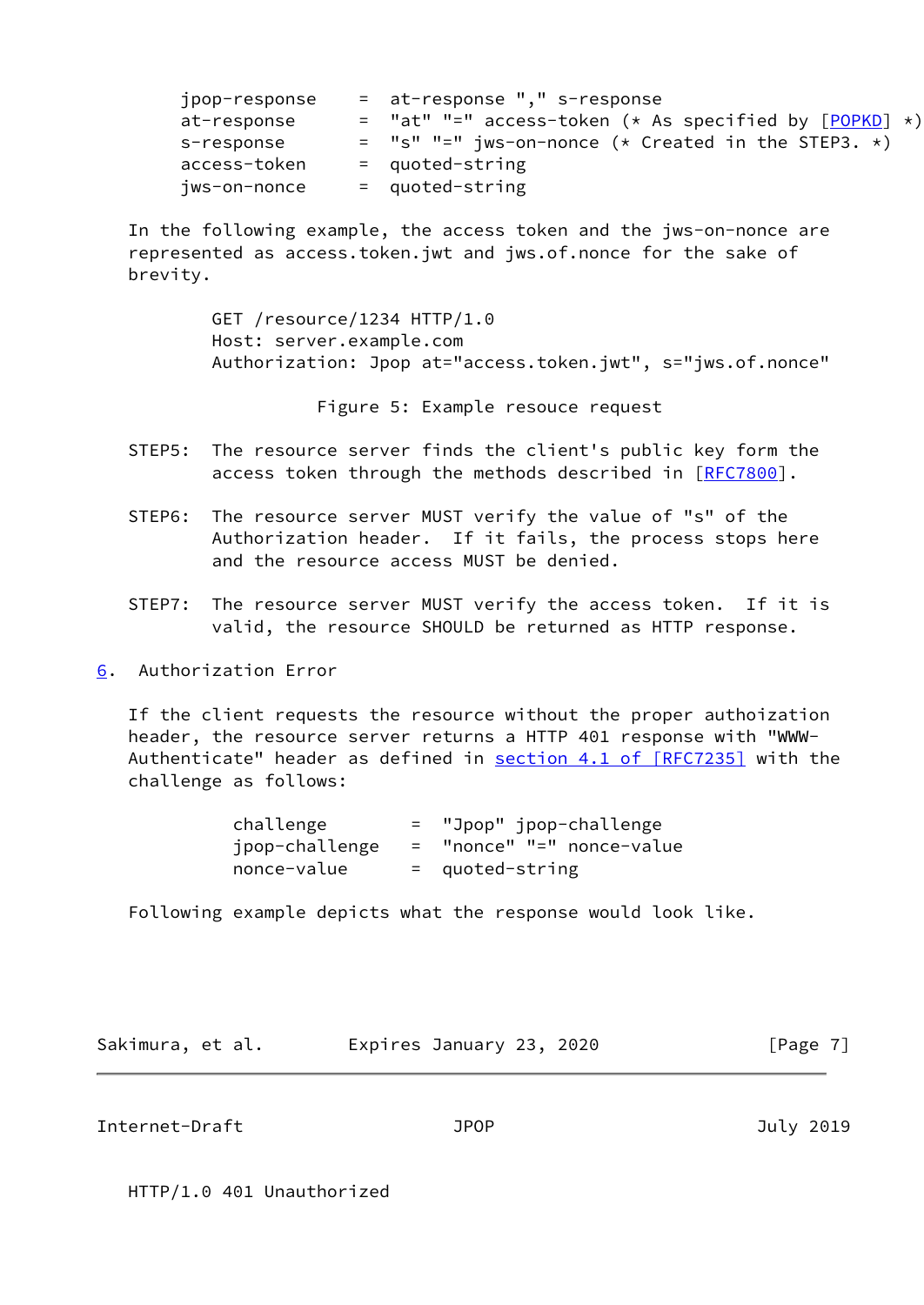Server: HTTPd/0.9 Date: Wed, 14 March 2017 09:26:53 GMT WWW-Authenticate: Jpop nonce="dcd98b7102dd2f0e8b11d0f600bfb0c093"

Figure 6: Example error response.

<span id="page-8-0"></span>[7](#page-8-0). IANA Considerations

<span id="page-8-1"></span>[7.1](#page-8-1). Jpop Authentication Scheme

 A new scheme has been registered in the HTTP Authentication Scheme Registry as follows:

Authentication Scheme Name: Jpop

Reference: [Section 3](#page-2-4) of this specification

 Notes (optional): The Named Authentication scheme is intended to be used only with OAuth Resource Access, and thus does not support proxy authentication.

<span id="page-8-2"></span>[7.2](#page-8-2). JWT Confirmation Methods

- o Confirmation Method Value: "dn"
- o Confirmation Method Description: DN match with the TLS client auth.
- o Change Controller: IESG
- o Specification Document(s): This document.
- o Confirmation Method Value: "cid"
- o Confirmation Method Description: Client ID Confirmation
- o Change Controller: IESG
- o Specification Document(s): This document.
- <span id="page-8-3"></span>[8](#page-8-3). Security Considerations

# <span id="page-8-4"></span>[8.1](#page-8-4). Certificate validation

 The "dn" JWT confirmation method relies its security property on the X.509 client certificate authentication. In particular, the validity of the certificate needs to be verified properly. It involves the

Sakimura, et al. Expires January 23, 2020 [Page 8]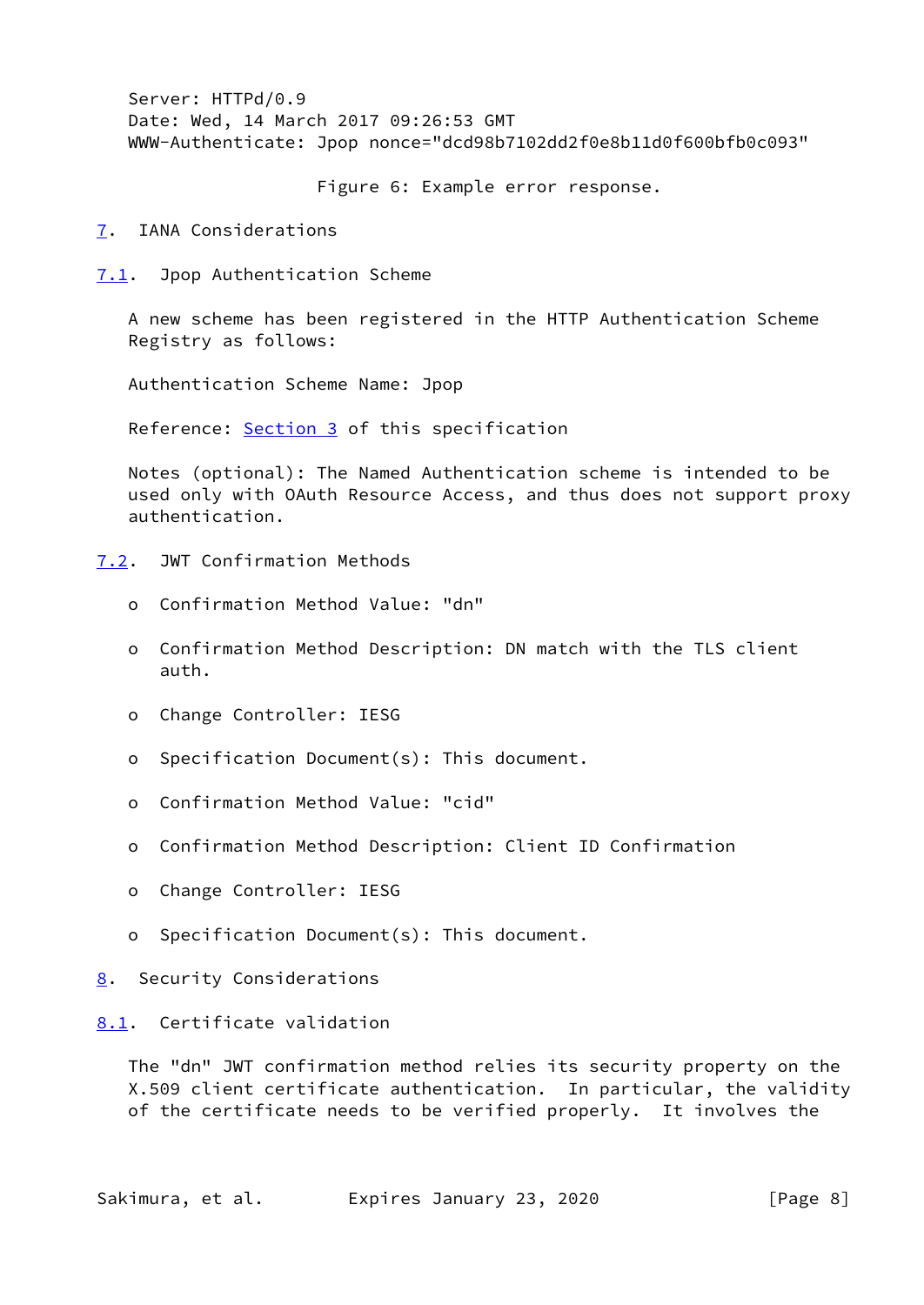<span id="page-9-1"></span> traversal of all the certificate chain and the certificate validation (e.g., with OCSP).

<span id="page-9-0"></span>[8.2](#page-9-0). Key protection

 The client's secret key must be kept securely. Otherwise, the notion of PoP breaks down.

 It should be noted that JWE confirmation method is significantly weaker form of the PoP, as the resource server and the authorization server can masquerade as the client.

<span id="page-9-2"></span>[8.3](#page-9-2). Audiance Restriction

When using the signature method the client must specify to the AS the aud it intends to send the token to, so that it can be included in the AT.

 A malicious RS could receive a AT with no aud or a logical audience and then replay the AT and jws-on-nonce to the actual server.

 NOTE another approach would be to include the resource in the jws-on nonce

<span id="page-9-3"></span>[8.4](#page-9-3). Dynamic client registration elements

 When a AS uses dynamic client registration it may accept software statements supplied by a federation operator. Those software statements can contain a JWKS-URI that is hosted by the federation operator or protected by a certificate provisioned from a trusted root. These methods would allow the federation operator to administratively revoke the keys at the JWKS-URI without requiring the JWKS to contain x5c elements with CA issued certificates and having to have the RS perform full certificate validation for each request.

<span id="page-9-4"></span>[9](#page-9-4). Acknowledgements

 The authors thank the following people for providing valuable feedback to this document. Nov Matake (YAuth).

## <span id="page-9-5"></span>[10.](#page-9-5) References

# <span id="page-9-6"></span>[10.1](#page-9-6). Normative References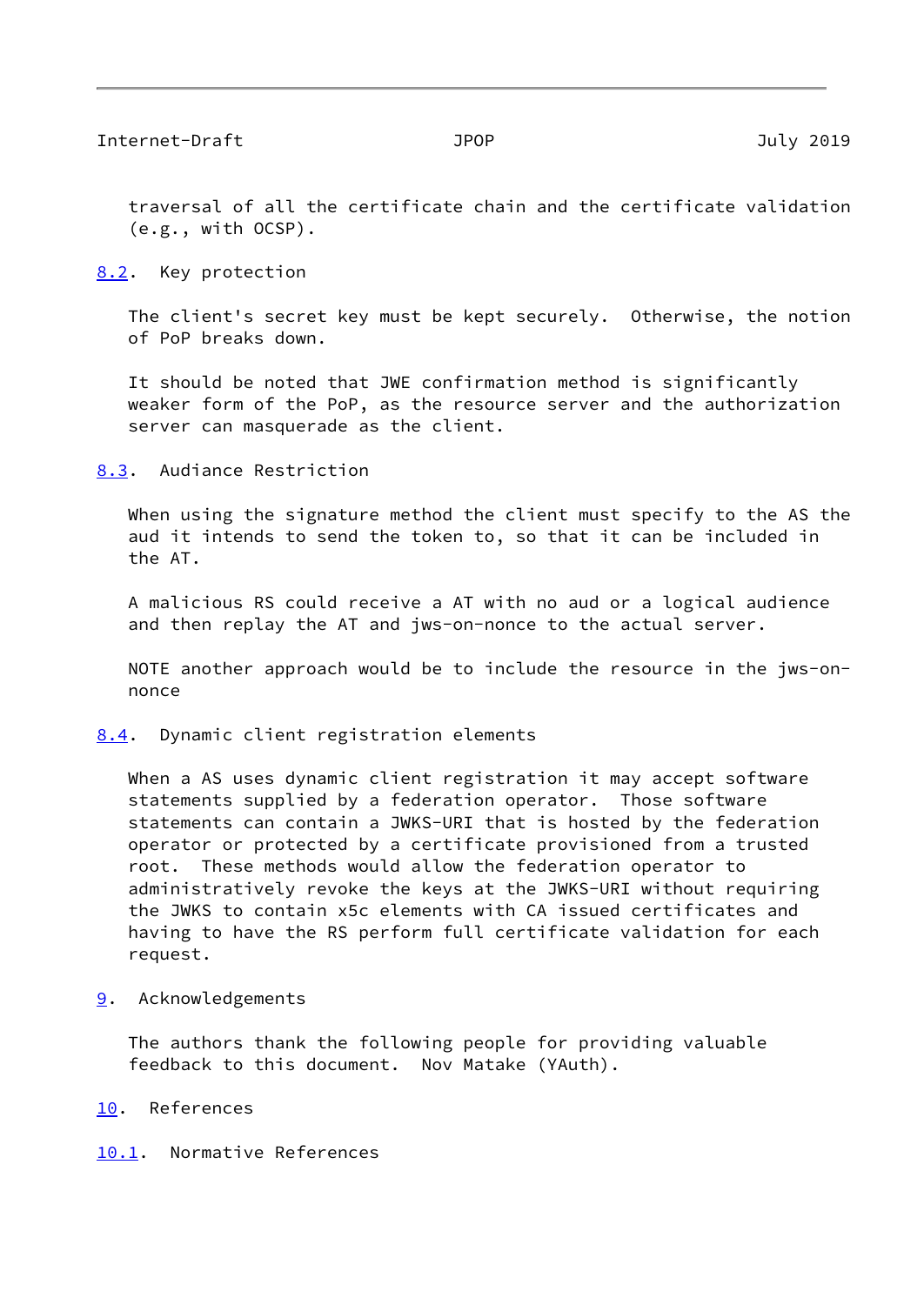## Internet-Draft JPOP July 2019

- [POPKD] Bradley, J., Hunt, P., Jones, M., and H. Tschofenig, "OAuth 2.0 Proof-of-Possession: Authorization Server to Client Key Distribution", March 2017, <[https://tools.ietf.org/html/](https://tools.ietf.org/html/draft-ietf-oauth-pop-key-distribution-03) [draft-ietf-oauth-pop-key-distribution-03>](https://tools.ietf.org/html/draft-ietf-oauth-pop-key-distribution-03).
- [RFC2119] Bradner, S., "Key words for use in RFCs to Indicate Requirement Levels", [BCP 14](https://datatracker.ietf.org/doc/pdf/bcp14), [RFC 2119](https://datatracker.ietf.org/doc/pdf/rfc2119), DOI 10.17487/RFC2119, March 1997, <[https://www.rfc-editor.org/info/rfc2119>](https://www.rfc-editor.org/info/rfc2119).
- [RFC2617] Franks, J., Hallam-Baker, P., Hostetler, J., Lawrence, S., Leach, P., Luotonen, A., and L. Stewart, "HTTP Authentication: Basic and Digest Access Authentication", [RFC 2617,](https://datatracker.ietf.org/doc/pdf/rfc2617) DOI 10.17487/RFC2617, June 1999, <[https://www.rfc-editor.org/info/rfc2617>](https://www.rfc-editor.org/info/rfc2617).
- [RFC6749] Hardt, D., Ed., "The OAuth 2.0 Authorization Framework", [RFC 6749,](https://datatracker.ietf.org/doc/pdf/rfc6749) DOI 10.17487/RFC6749, October 2012, <[https://www.rfc-editor.org/info/rfc6749>](https://www.rfc-editor.org/info/rfc6749).
- [RFC6750] Jones, M. and D. Hardt, "The OAuth 2.0 Authorization Framework: Bearer Token Usage", [RFC 6750,](https://datatracker.ietf.org/doc/pdf/rfc6750) DOI 10.17487/RFC6750, October 2012, <[https://www.rfc-editor.org/info/rfc6750>](https://www.rfc-editor.org/info/rfc6750).
- [RFC7235] Fielding, R., Ed. and J. Reschke, Ed., "Hypertext Transfer Protocol (HTTP/1.1): Authentication", [RFC 7235](https://datatracker.ietf.org/doc/pdf/rfc7235), DOI 10.17487/RFC7235, June 2014, <[https://www.rfc-editor.org/info/rfc7235>](https://www.rfc-editor.org/info/rfc7235).
- [RFC7515] Jones, M., Bradley, J., and N. Sakimura, "JSON Web Signature (JWS)", [RFC 7515](https://datatracker.ietf.org/doc/pdf/rfc7515), DOI 10.17487/RFC7515, May 2015, [<https://www.rfc-editor.org/info/rfc7515](https://www.rfc-editor.org/info/rfc7515)>.
- [RFC7517] Jones, M., "JSON Web Key (JWK)", [RFC 7517,](https://datatracker.ietf.org/doc/pdf/rfc7517) DOI 10.17487/RFC7517, May 2015, <[https://www.rfc-editor.org/info/rfc7517>](https://www.rfc-editor.org/info/rfc7517).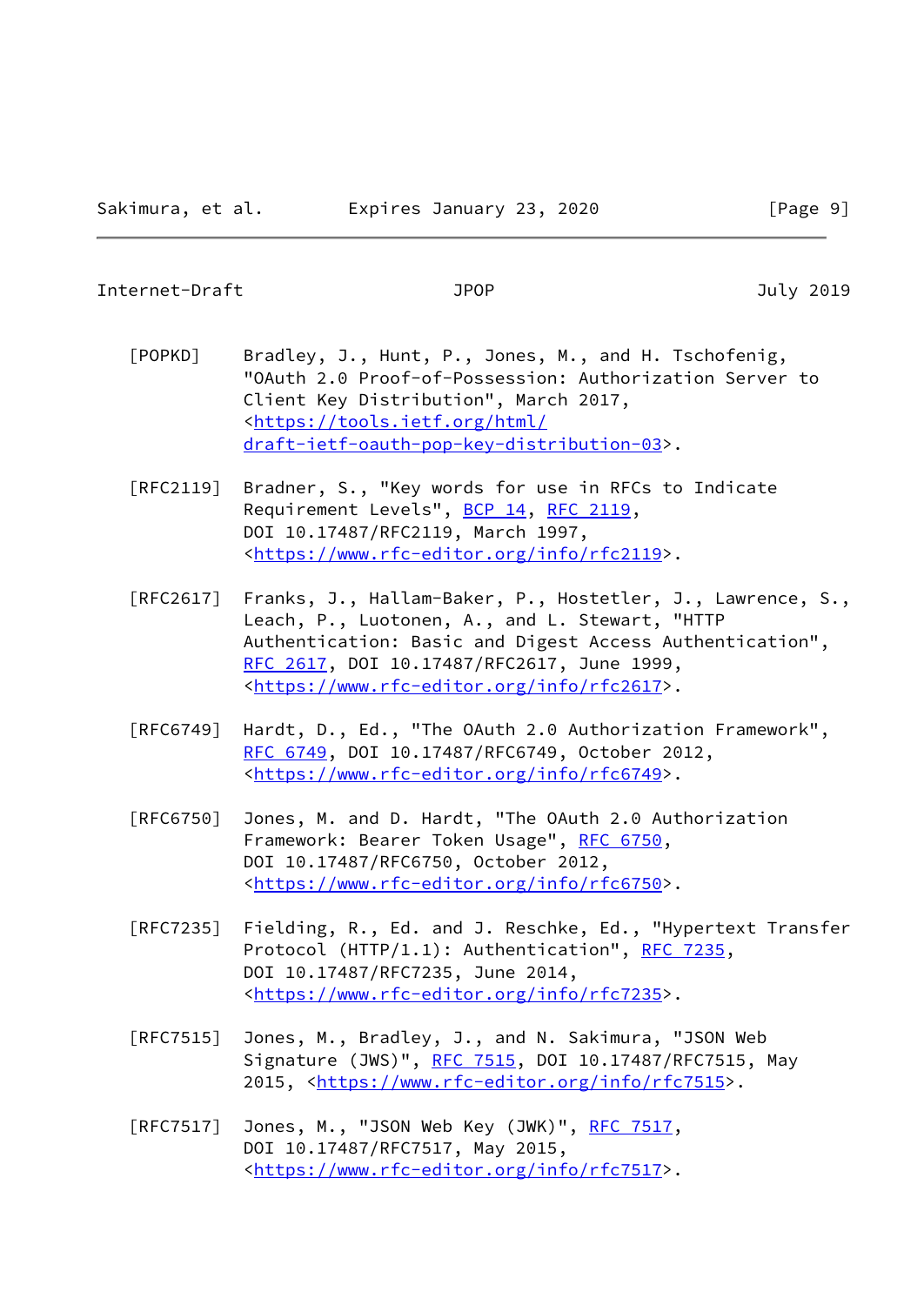- [RFC7519] Jones, M., Bradley, J., and N. Sakimura, "JSON Web Token (JWT)", [RFC 7519,](https://datatracker.ietf.org/doc/pdf/rfc7519) DOI 10.17487/RFC7519, May 2015, <[https://www.rfc-editor.org/info/rfc7519>](https://www.rfc-editor.org/info/rfc7519).
- [RFC7638] Jones, M. and N. Sakimura, "JSON Web Key (JWK) Thumbprint", [RFC 7638](https://datatracker.ietf.org/doc/pdf/rfc7638), DOI 10.17487/RFC7638, September 2015, [<https://www.rfc-editor.org/info/rfc7638](https://www.rfc-editor.org/info/rfc7638)>.

| Sakimura, et al. | Expires January 23, 2020 | [Page 10] |
|------------------|--------------------------|-----------|
|------------------|--------------------------|-----------|

<span id="page-11-1"></span>Internet-Draft JPOP July 2019

- [RFC7662] Richer, J., Ed., "OAuth 2.0 Token Introspection", [RFC 7662,](https://datatracker.ietf.org/doc/pdf/rfc7662) DOI 10.17487/RFC7662, October 2015, <[https://www.rfc-editor.org/info/rfc7662>](https://www.rfc-editor.org/info/rfc7662).
- [RFC7800] Jones, M., Bradley, J., and H. Tschofenig, "Proof-of- Possession Key Semantics for JSON Web Tokens (JWTs)", [RFC 7800,](https://datatracker.ietf.org/doc/pdf/rfc7800) DOI 10.17487/RFC7800, April 2016, <[https://www.rfc-editor.org/info/rfc7800>](https://www.rfc-editor.org/info/rfc7800).

<span id="page-11-0"></span>[10.2](#page-11-0). Informative References

- [POPA] Hunt, P., Ed., "OAuth 2.0 Proof-of-Possession (PoP) Security Architecture", March 2015, <[https://tools.ietf.org/html/](https://tools.ietf.org/html/draft-ietf-oauth-pop-architecture-08) [draft-ietf-oauth-pop-architecture-08>](https://tools.ietf.org/html/draft-ietf-oauth-pop-architecture-08).
- [RFC7636] Sakimura, N., Ed., Bradley, J., and N. Agarwal, "Proof Key for Code Exchange by OAuth Public Clients", [RFC 7636,](https://datatracker.ietf.org/doc/pdf/rfc7636) DOI 10.17487/RFC7636, September 2015, <[https://www.rfc-editor.org/info/rfc7636>](https://www.rfc-editor.org/info/rfc7636).

[TINTRO] Richer, J., "OAuth 2.0 Token Introspection", July 2015.

<span id="page-11-2"></span>[Appendix A.](#page-11-2) Document History

 -05 Removed the MTLS related contents as they are now dealt with mTLS spec.

Authors' Addresses

 Nat Sakimura Nomura Research Institute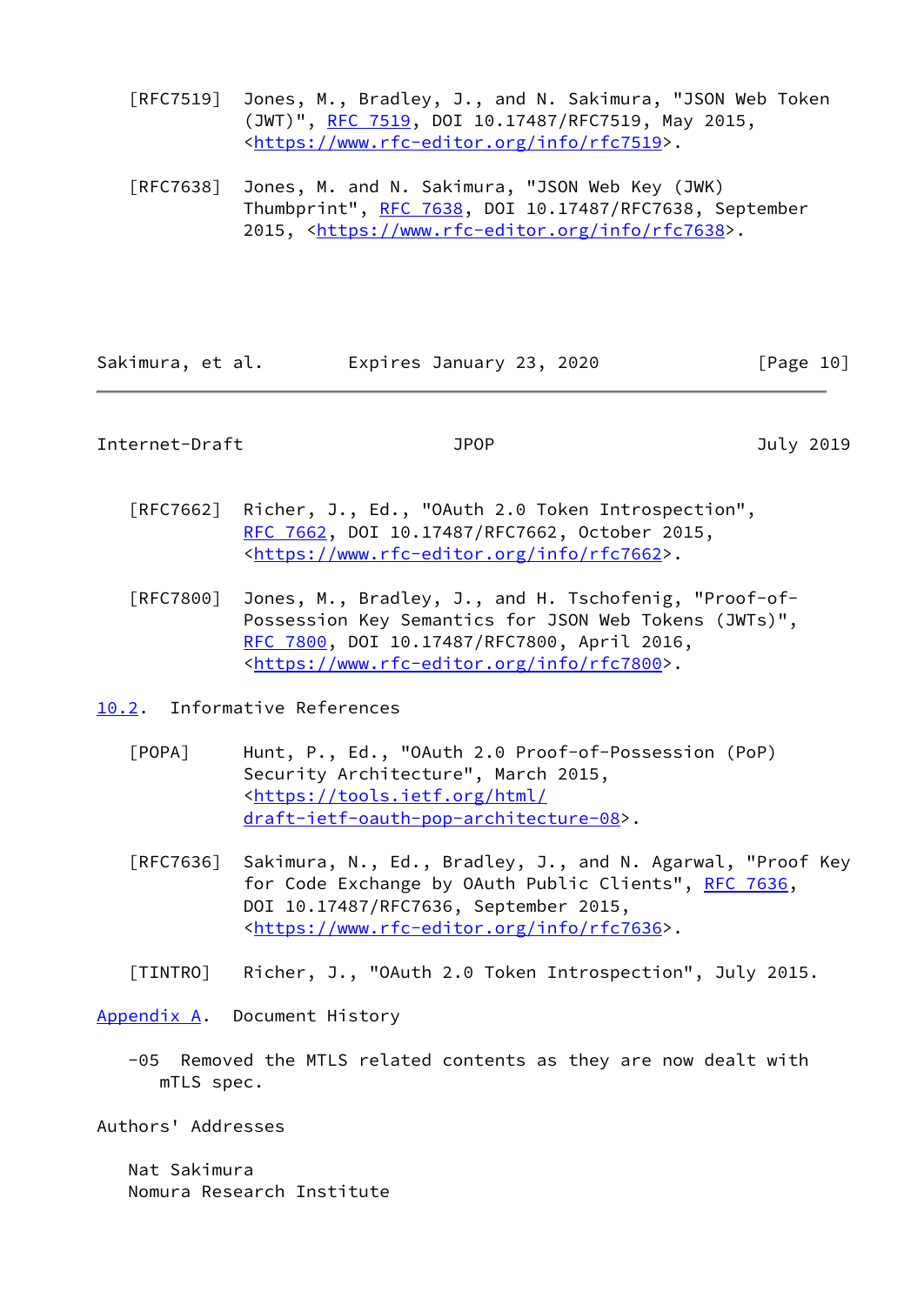Otemachi Financial City Grand Cube, 1-9-2 Otemachi Chiyoda-ku, Tokyo 100-0004 Japan Phone: +81-3-5533-2111 Email: n-sakimura@nri.co.jp URI: <https://nat.sakimura.org/>

 Kepeng Li Alibaba Group

Email: kepeng.lkp@alibaba-inc.com

| Sakimura, et al. | Expires January 23, 2020 | [Page 11] |
|------------------|--------------------------|-----------|
|                  |                          |           |

Internet-Draft JPOP July 2019

 John Bradley Yubico

 Email: ve7jtb@ve7jtb.com URI: <http://www.thread-safe.com/>